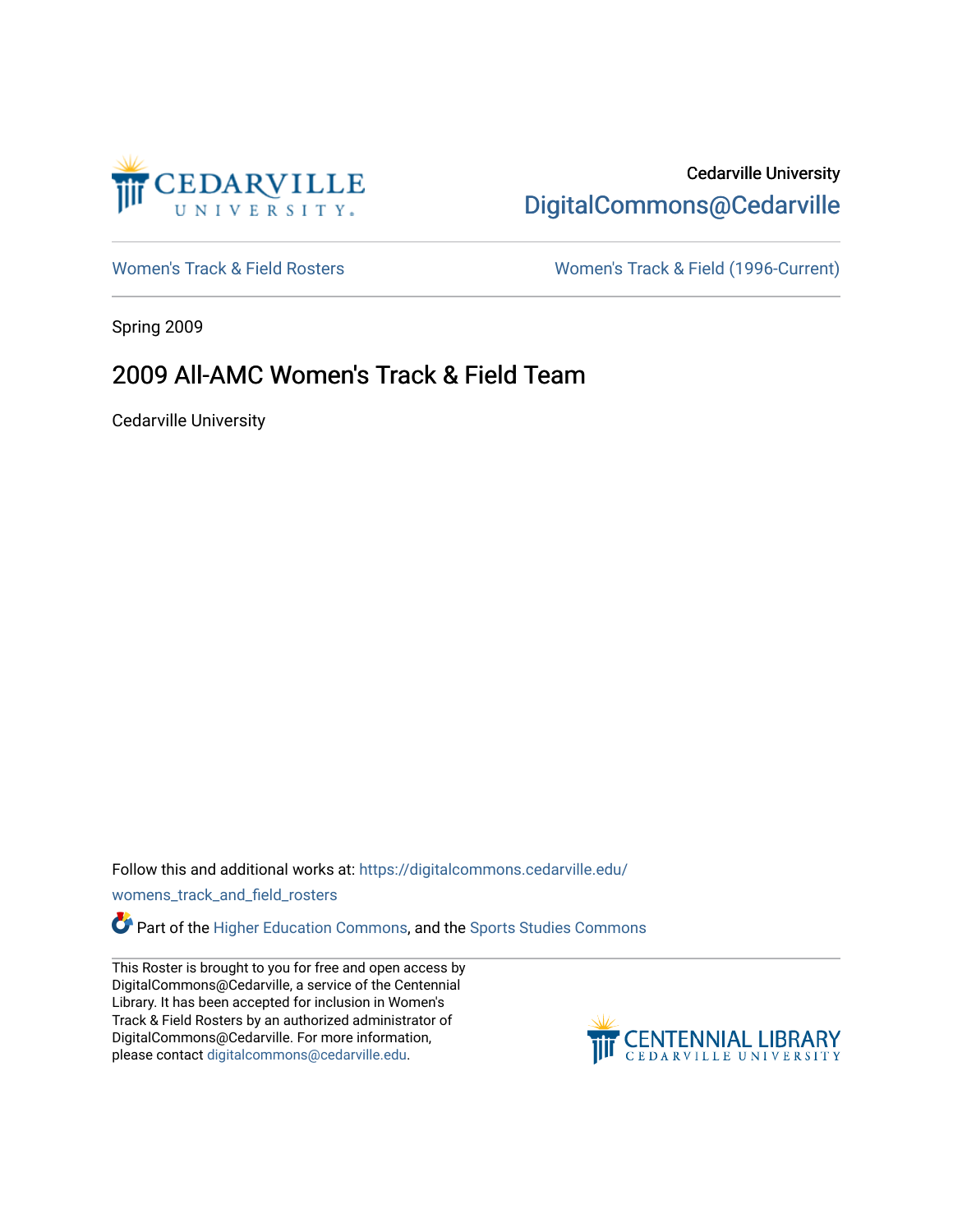

### **FALL SPORTS**

Men's Cross Country

**Women's Cross Country** 

Men's Soccer

▬

Women's Soccer

Women's Volleyball

### 2009 All-AMC Women's Track & Field Team

Outstanding Track Performer of the Meet - Bethany Davies, Cedarville<br>Outstanding Field Performer of the Meet - Holly Motter, Maione<br>Coach of the Year - Mark McClure, Maione

First Team - 1st place finishers in individual and relay events Second Team - 2nd place finishers in individual events

|                                                               | <b>FIRST TEAM</b>      | ۷r        | School                  | Hometown         | Event           | Mark        |
|---------------------------------------------------------------|------------------------|-----------|-------------------------|------------------|-----------------|-------------|
|                                                               | Carolyn Cann           | Fr        | Cedarville              | Columbus, OH     | 4 x 800         | 9:11,46     |
| <b>WINTER SPORTS</b>                                          | <b>Bethany Davies</b>  | <b>Sr</b> | Cedarville              | Springfleld, OH  | 400             | 57.69       |
| Men's Basketball                                              |                        |           |                         |                  | 400 Hurdles     | 1:04.58     |
| Women's Basketball                                            |                        |           |                         |                  | $4 \times 400$  | 3:58.54     |
|                                                               |                        |           |                         |                  | $4 \times 800$  | 9:11.46     |
|                                                               | Jamyra Davis           | Jr        | Notre Dame              | Galloway, OH     | 4 x 100         | 48.23       |
|                                                               | Lauren Hollis          | So        | Notre Dame              | Mount Vernon, OH | 4 x 100         | 48.23       |
| <b>SPRING SPORTS</b>                                          | Lori lakes             | <b>So</b> | Malone                  | Smithville, OH   | Javelin         | 129-0       |
| <b>Baseball</b>                                               | Katie Lamphier         | Fr.       | Cedarville              | Cincinnati, OH   | $4 \times 400$  | 3:58.54     |
|                                                               | Tara Leaman            | Jr.       | Cedarville              | Payallup, WA     | Hammer          | 150-10      |
| Men's Golf                                                    | <b>Holley Mangold</b>  | Ëг        | Ursuline                | Centerville, OH  | Shot Put        | 42-6.75     |
| Women's Golf                                                  | Courtnie Merntt        | Fr        | Cedarville              | Lucasville, OH   | High Jump       | $5 - 1.75$  |
|                                                               | Hally Matter           | Šr.       | Malone                  | Mount Union, PA  | Long Jump       | 17-9.50     |
| Softball                                                      |                        |           |                         |                  | Triple Jump     | $35 - 1.25$ |
| Men's Tennis                                                  | Maria Mudd             | Sr        | Walsh                   | Suffield, OH     | 3,000 Race Walk | 16:55.62    |
|                                                               | Andrea Murray          | Fr.       | Ursuline                | Columbus, OH     | Discus          | $144 - 3$   |
| <b>Women's Tennis</b>                                         | <b>Elisabeth Pyles</b> | <b>St</b> | Cedarville              | Cedarville, OH   | 3,000 Steeple   | 11.18.55    |
| Men's Track & Fleld                                           | Rebecca Rospotynski    | dr        | Malone                  | Akron, OH        | Pole Vault      | $11 - 7.25$ |
|                                                               | <b>Nicole Santos</b>   | Sr.       | Cedarville              | Parkman, ME      | 5.000           | 17:34.58    |
| Women's Track & Field                                         |                        |           |                         |                  | 10,000          | 38:33.34    |
|                                                               | Jessica Thomas         | Fr        | Notre Dame              | Sandusky, OH     | 4 x 100         | 48.23       |
|                                                               | <b>Tiffany Tucker</b>  | Ëη        | Notre Dame              | Akron, OH        | 100 Hurdles     | 14.58       |
| <b>AMC LINKS</b>                                              |                        |           |                         |                  | $4 \times 100$  | 48.23       |
|                                                               | Alexa Winik            | Fr.       | Cedarville              | Windsor, ONT     | 100             | 12.09       |
| About the AMC                                                 |                        |           |                         |                  | 200             | 24.92       |
| Slaff Directory                                               |                        |           |                         |                  | $4 \times 400$  | 3:58.54     |
|                                                               | Lydia Wong             | Jr.       | Cedarville              | Dillsburg, PA    | 800             | 2:18.11     |
| <b>Council of Presidents</b>                                  |                        |           |                         |                  | 1,500           | 4:39.33     |
| <b>Member Directories</b>                                     |                        |           |                         |                  | $4 \times 400$  | 3:58.54     |
|                                                               |                        |           |                         |                  | $4 \times 800$  | 9:11.46     |
| All-Sports Award                                              | Rachel Wong            | Ft        | Cedarville              | Dillsburg, PA    | 4 x 800         | 9:11.46     |
| Archives                                                      |                        |           |                         |                  |                 |             |
|                                                               | <b>SECOND TEAM</b>     | Yr        | School                  | Hametown         | Event           | Mark        |
| Championship History                                          | Emily Alderfer         | Jr.       | Malone                  | Urbana, OH       | Hammer          | $148 - 1$   |
|                                                               | Natalie Borland        | So        | Walsh                   | Kent, OH         | High Jump       | 4-11.75     |
|                                                               | Carolyn Cann           | Fr        | Cedarville              | Columbus, OH     | High Jump       | 4-11.75     |
| Media                                                         | Danielle Cofojohn      | Лr        | Wateh                   | Diamond, OH      | Shot Put        | $42 - 4$    |
| Media Services                                                | Beth Costello          | Sø        | Malone                  | Canton, OH       | Long Jump       | 17-3.50     |
|                                                               | Jamy'a Davis           | Jr        | Notre Dame              | Galloway, OH     | 100             | 12.40       |
| Member Contacts                                               |                        |           |                         |                  | 200             | 26.01       |
| Medía Links                                                   | Andrea DiNinno         | Sr        | Walsh                   | Greensburg, PA   | 10,000          | 38:44.99    |
|                                                               |                        |           |                         |                  | 3,000 Steeple   | 11:20.74    |
|                                                               | Darby Emerson          | Ëη        | Houghton                | Windsor, CO      | 800             | 2:19.06     |
|                                                               | <b>Hebekah Genter</b>  | Sr        | Malone                  | Van Wert, OH     | 5,000           | 17:42.07    |
| <b>HAYIGRAL ASEGGIANNE DE</b><br>IDVND DOLLING LOSS ATELINING | Angela Giamei          | Sr        | Notre Dame              | Lyndhurst. OH    | Triple Jump     | 33-1.75     |
|                                                               | <b>Emily Grad</b>      | So.       | Malone                  | Kent, OH         | 1,500           | 4:40.63     |
|                                                               | Tara Learnan           | J٢        | Cedarville              | Puyallup, WA     | Javelin         | $127 - 11$  |
|                                                               | Cassie Mattla          | So.       | Rio Grande              | Hamilton, OH     | 400 Hurdles     | 1:07.98     |
| Champlons                                                     | Brandi Naish           | Sr        | Roberts Wesleyan        | Lockport, NY     | <b>Discus</b>   | $140 - 0$   |
| of Character                                                  | Megan Pation           | Sr        | MaJone                  | Massillon, OH    | 100 Hurdles     | 14.97       |
|                                                               | Kortney Sekulich       | Sr        | Malone                  | Smithville, OH   | 3,000 Race Walk | 18:11.68    |
|                                                               | Erica Spradlin         | So        | Rio Grande              | Waverly, OH      | High Jump       | 4-11.75     |
|                                                               | Natalie Weatherwax     | So.       | <b>Roberts Wesleyan</b> | Alexander, NY    | Pole Vault      | $10-6$      |
|                                                               | Kim Winton             | S٢        | Malone                  | Medina, OH       | 400             | 59.35       |